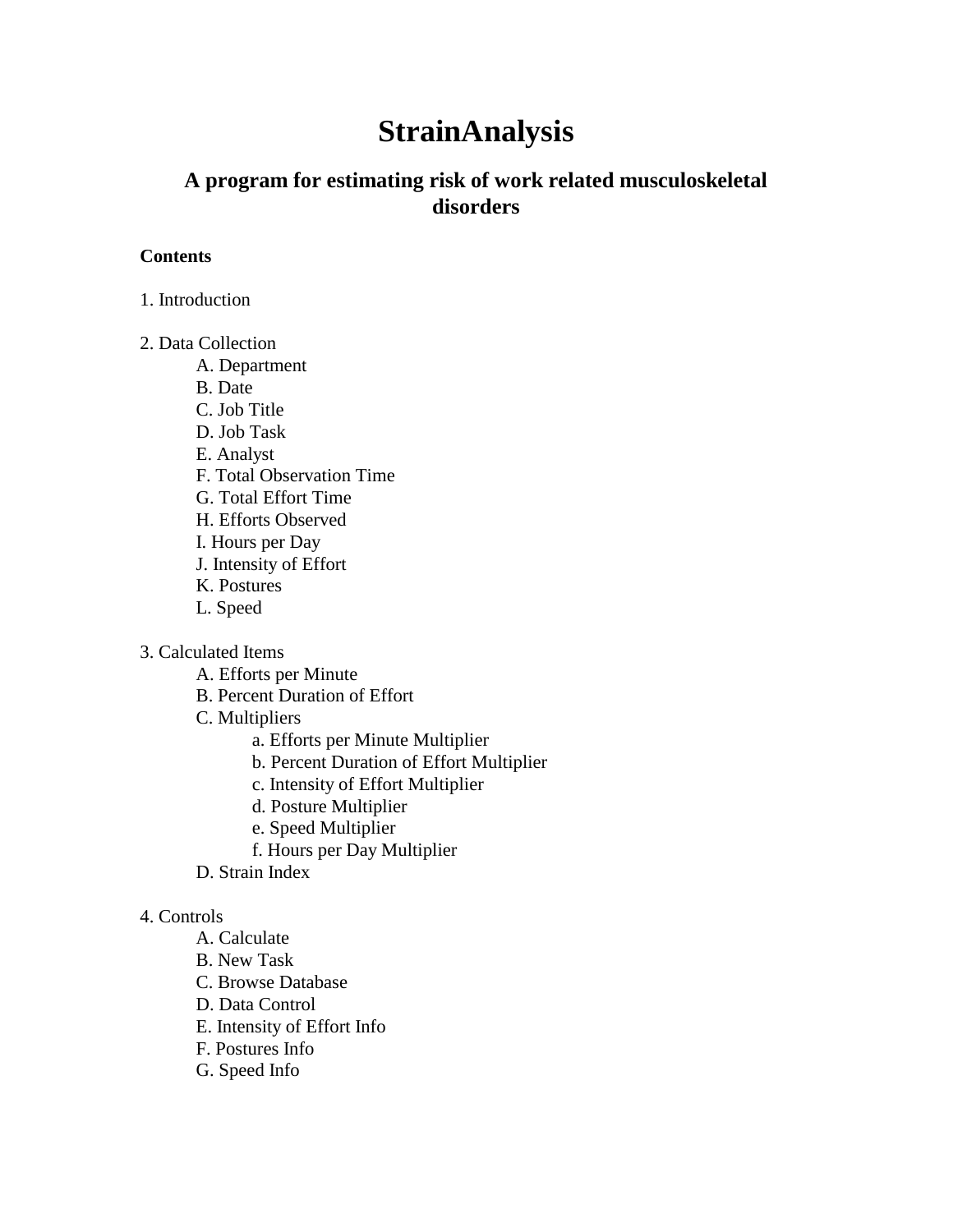#### 5. Menu Items

A. File a. Find b. Delete c. Print d. Exit B. Edit a. Cut b. Copy c. Paste C. Jobs a. Next b. Previous D. Help a. Contents b. About 6. Database 7. Worksheet 8. Errors

# -----------------------------------------------------------------------------------------------

# **1. Introduction**

The StrainAnalysis program is intended to aid in the identification of jobs and job tasks that may present an increased risk for work related musculoskeletal disorders in the distal upper extremities (from the elbow down to the fingers). The program is based upon the Strain Index equation, which was published by Moore and Garg in the American Industrial Hygiene Association Journal in May 1995. This equation takes into account the interplay among a number of weighted ergonomic stressors and calculated a numerical figure which is associated with the risk of workers developing musculoskeletal disorders of the upper extremities. The work of Moore and Garg suggests that job tasks with a strain index of 5.0 or greater present such a risk, while tasks with a strain index less than 5.0 are unlikely to be associated with such risk. Interested readers and users of this system are encouraged to obtain a copy of this article.

In addition to the strain index itself, the program provides the numerical multipliers for each of the ergonomic stressors. This is helpful in job analyses in that it aids in the identification of the specific components of a task which are most in need of ergonomic remediation.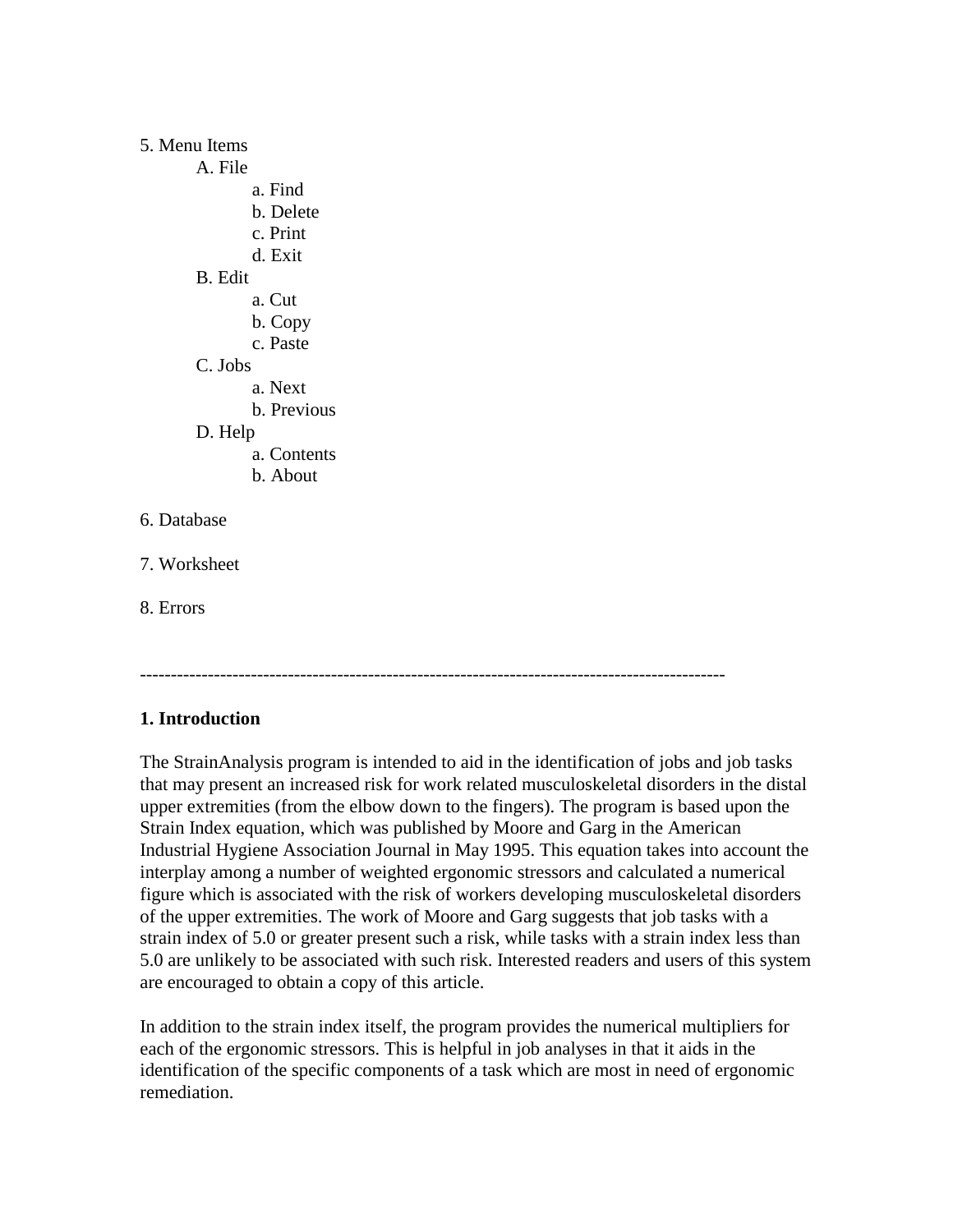In its present form, the strain index does not address neck problems, nor does it address proximal upper extremity problems (such as shoulder strain). Vibration related problems are also not included in this job analysis system.

# **2. Data Collection**

To use this system for job task analysis, **the job analyst or ergonomics team collects data for task variables**. This analysis takes place during observation of the job being performed by a worker or workers. The worksheet at the end of this document can be used for this purpose, and the data then entered on a PC running the software. A more efficient means of performing data entry may be to bring a laptop, notebook or pen-tablet type computer right to the workstation. This would allow calculation of multipliers and strain index while the job is being observed. Performing the analysis in this manner could help in making immediate ergonomic changes and then observing the effect of these changes in the strain index and multiplier figures. Thus the system could be used for task analysis and immediate task remediation.

The specific data to be collected will be discussed below.

- A. Department. This refers to the particular department or business unit in which the job task was evaluated. This seems to be the most appropriate term to use for most businesses but may not specifically apply to all businesses.
- B. Date. The date of most recent analysis of the task in question. Any date format you prefer can be used (i.e. 12/3/99, 3 Dec 99, December 3 1999, etc.). This date does not interact with other data and we do not anticipate any Y2K problems.
- C Job Title. If there is a specific job title in which the task in question is performed, it is entered here. Some information or identifier is required here (e.g., Machinist).
- D. Job Task. This is the actual task being analyzed. It may be a large part of the job, or it may be a small or infrequent task within the job title (e.g., burring). This is a required field.
- E. Analyst. This is the person primarily responsible for ergonomic job analysis of the specific task in question. In many cases there may be a team performing the analysis, but one individual should be identified as the primary analyst.
- F. Total Observation Time. This is simply the length of time the job task was observed by the analyst or ergonomics team. This will vary quite a bit from one task to another. For very rapid, repetitive tasks with short cycle times it may not take very long to acquire all the information needed, while other tasks might take quite a bit longer. It is important to observe the task for a sufficient period of time to get a good sense of the task requirements, for as many repetitions of the complete job cycle as feasible. The time data are entered in the appropriate boxes (minutes and seconds).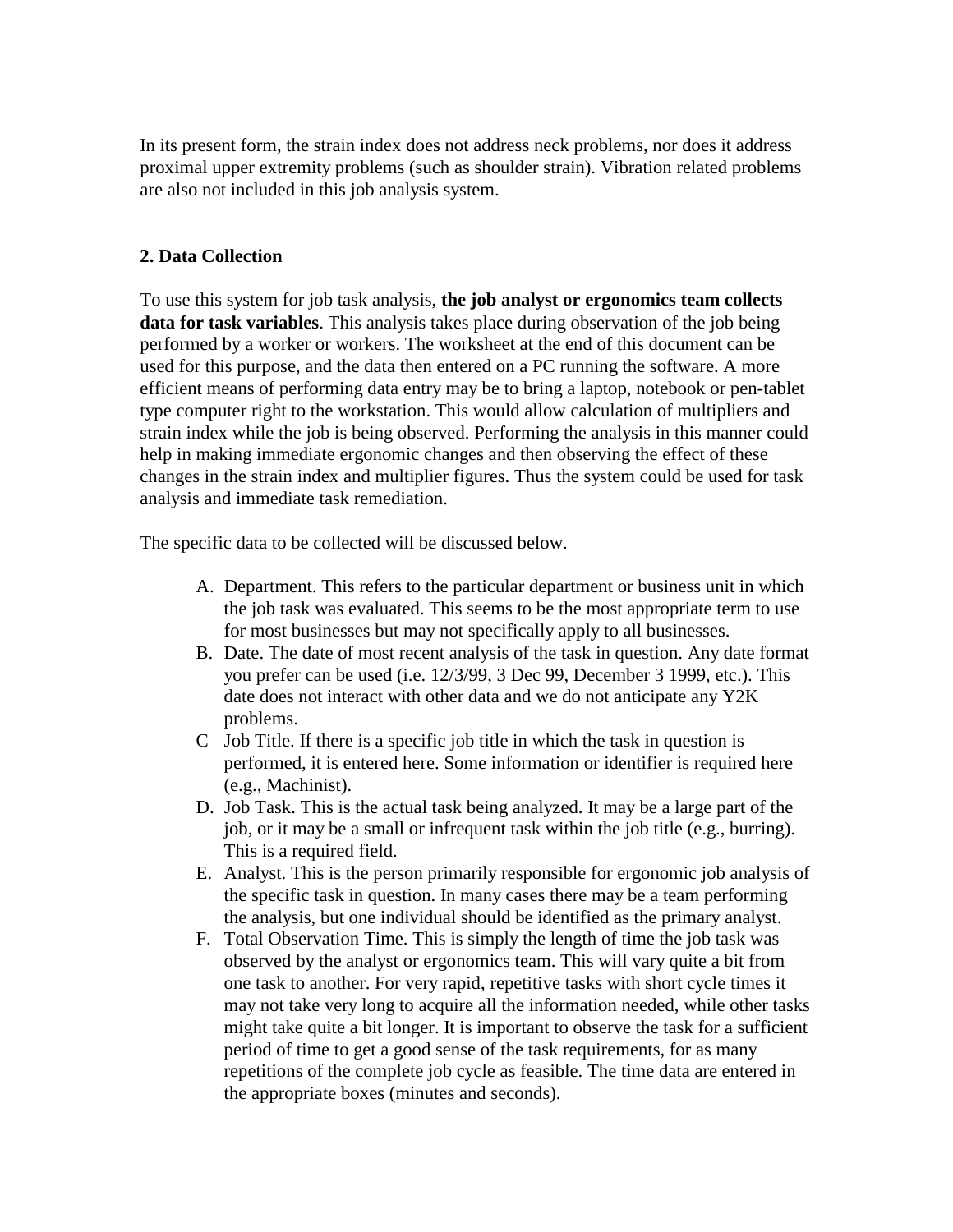- G. Total Effort Time. During the period of observation, this is the amount of time the worker is actually performing the ergonomically stressful task, measured using a stopwatch. In a job cycle, the worker may be applying force for a small percent of the cycle time, or may be applying force for the entire cycle. Over a number of job cycles, an average effort time can be estimated. This parameter (Total Effort Time) represents the amount of time that work is being done, and does not include rest periods between exertions (while the Total Observation Time includes rest time, if any). For example, if a job cycle takes one minute, and during this cycle the worker applies force for 30 seconds, and the job is observed for 10 minutes, the Total Effort Time is 5 minutes (300 seconds). The time data are entered in the appropriate boxes (minutes and seconds).
- H. Efforts Observed. Over the course of observation of the task, the actual number of efforts observed (or job cycles) is tracked using a counter. This number is entered in the appropriate box.
- I. Hours per Day. This refers to the number of hours per day (assuming a 5-day workweek) the worker performs the job task being analyzed. This figure is entered in the appropriate box. (If it is not a whole number, use decimals; i.e. one and a half hours is represented as 1.5).
- J. Intensity of Effort. There are five categories which can be accessed by clicking on the down arrow to the right of the dropdown list box, or (with explanations) by clicking the "Info" button. These categories are somewhat subjective and are based on the use of verbal descriptors: Light, Somewhat Hard, Hard, Very Hard, Near Maximal. If in doubt, a consensus should be sought among ergonomic team members and workers performing the job task.
- K. Postures. There are five categories that can be accessed by clicking on the down arrow to the right of the dropdown list box, or (with explanations) by clicking the "Info" button. These categories are somewhat subjective and are based on the use of verbal descriptors: Very Good, Good, Fair, Bad, Very Bad. These refer to hand/wrist postures and correlate somewhat with measured ranges of motion (as described in the "Info" screen). If in doubt, a consensus should be sought among ergonomic team members and workers performing the job task. It is important to realize that these are estimates of overall upper extremity postural demands. For example, even if the actual hand/wrist posture qualified for a "Good" rating, a job that required awkward positioning of the thumb joints would push the posture rating into a less favorable category.
- L. Speed. There are five categories that can be accessed by clicking on the down arrow to the right of the dropdown list box, or (with explanations) by clicking the "Info" button. These categories are somewhat subjective and are based on the use of verbal descriptors: Very Slow, Slow, Fair, Fast, and Very Fast. If in doubt, a consensus should be sought among ergonomic team members and workers performing the job task.

After all data are entered, click the Calculate button to perform the calculations.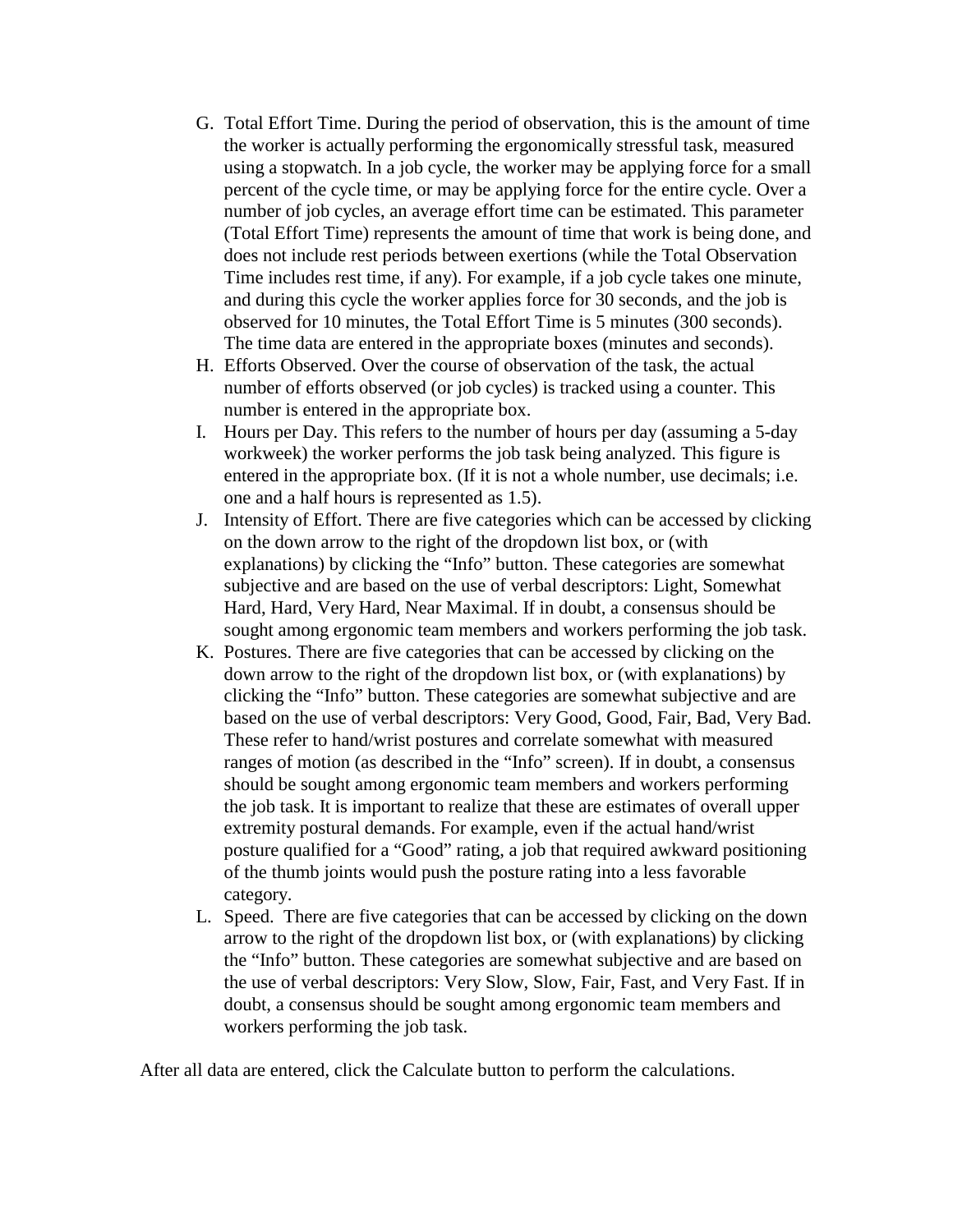#### **3. Calculated Items**

The StrainAnalysis program calculates efforts per minute, percent duration of effort, the strain index for the task, as well as multipliers for each of the task variables. The multipliers provide a weighted assessment of the ergonomic stress on the distal upper extremity for the associated task variable. For each multiplier, the lower the value the more favorable the task variable.

Specific calculated items are as follows.

- A. Efforts per Minute. This is simply based on the number of efforts observed and the total observation time.
- B. Percent Duration of Effort. This is based on the total effort time and total observation time, and is simply the percentage of time during the task in which work is being done (as opposed to rest time).
- C. Multipliers:
	- a. Efforts per Minute Multiplier. This is a function of efforts per minute, and varies from 0.5 to 3.0, depending on how repetitive the task is. However, in the case in which percent duration of effort is 100%, this multiplier is automatically set to 3.0 regardless of the efforts per minute.
	- b. Percent Duration of Effort Multiplier. This is a function of percent duration of effort, and varies from 0.5 to 3.0.
	- c. Intensity of Effort Multiplier. This is a function of intensity of effort. It varies from 1.0 to 13.0. As you can see, this is heavily weighted and thus intensity of effort is an important task variable.
	- d. Posture Multiplier. This is a function of the hand/wrist posture estimate, and varies from 1.0 to 3.0.
	- e. Speed Multiplier. This is based on the speed of the job and varies from 1.0 to 2.0.
	- f. Hours per Day Multiplier. This is a function of the hours worked (at the job being evaluated) per day, and varies from 0.25 to 1.5.
- D. Strain Index. This is an overall estimate of the relative risk of an association between a job task and distal upper extremity work related musculoskeletal disorders. A figure lower than 5.0 is suggestive of a lower such risk, while the incidence of these types of problems may climb when the Strain Index is 5.0 or greater.

#### **4. Controls**

The user interface provides a number of controls accessible to the user.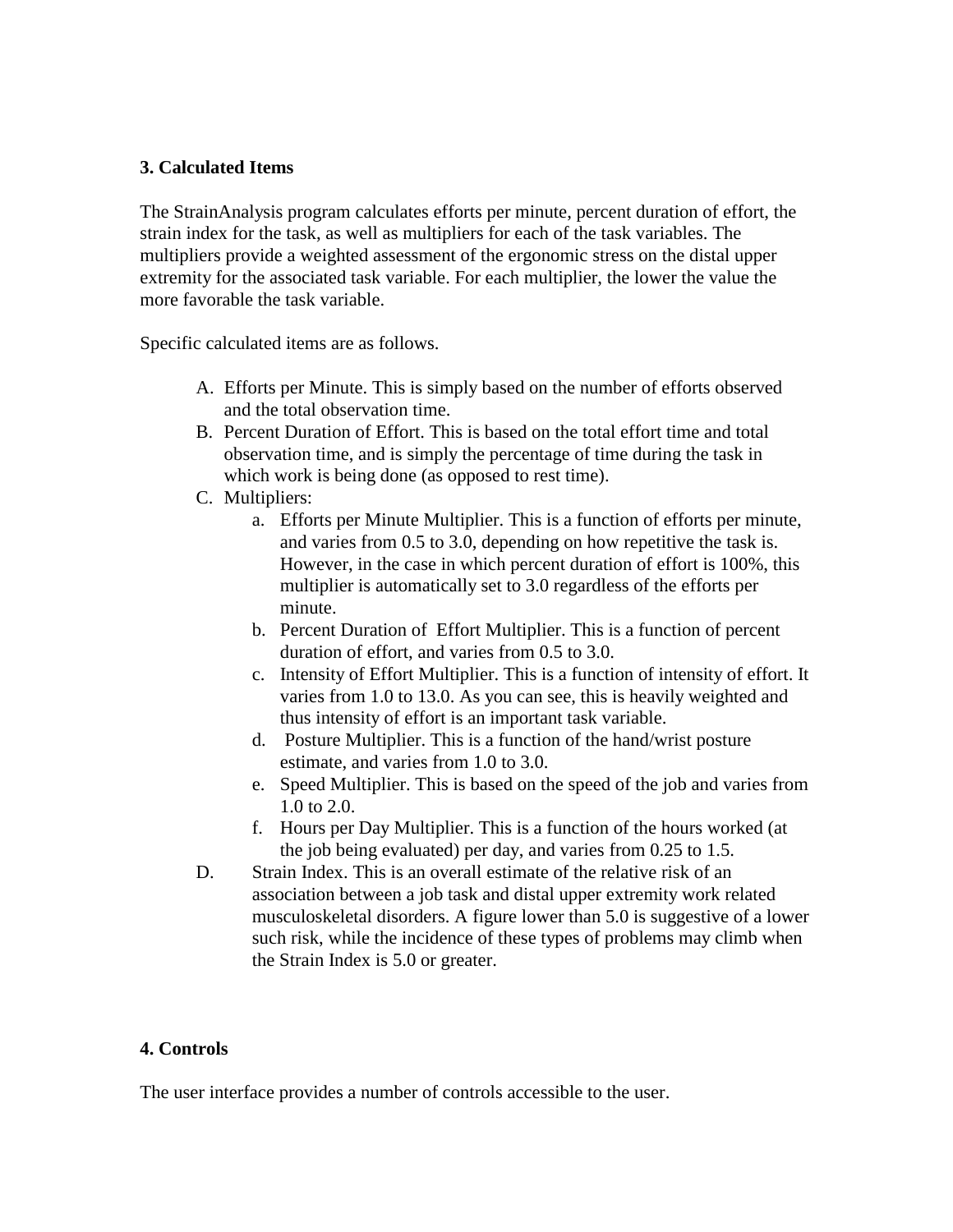- A. Calculate button. After all appropriate data are entered, click the Calculate button to obtain the various multipliers, percent duration of effort, efforts per minute, and strain index.
- B. New Task button. This button clears the screen and prepares the database for entry of a new task. After entering a new job task, and performing the calculations, click any arrow on the Data Control (see below) to save this job to the database.
- C. Browse Database button. This button brings up a screen that shows the database (Strain.mdb) in which job data are store, in a table format.
- D. Data control. This is the long bar along the bottom of the main screen, with arrowheads at either end. The caption within this control indicates the current record being viewed or edited. The far left and far right arrows bring up the first and last records in the database, respectively. The near left and near right arrows move to the previous and next record, respectively.
- E. Intensity of Effort Info button and drop down list. The Info button provides a screen that gives suggestions on the various choices for intensity of exertion. Clicking the button for a given intensity category returns to the main screen with your choice selected in the drop down list. Once you have a familiarity with the choices available then simply use the drop down list by clicking the small down arrow.
- F. Postures Info button and drop down list. The Info button provides a screen that gives suggestions on the various choices for hand/wrist postures. Clicking the button for a given posture category returns to the main screen with your choice selected in the drop down list. Once you have a familiarity with the choices available then simply use the drop down list by clicking the small down arrow.
- G. Speed Info button and drop down list. The Info button provides a screen that gives suggestions on the various choices for job speed. Clicking the button for a given speed category returns to the main screen with your choice selected in the drop down list. Once you have a familiarity with the choices available then simply use the drop down list by clicking the small down arrow.

# **5. Menu Items**

There are a number of other user functions accessible through the various menu items.

- A. File Menu:
	- a. Find. This allows the user to search the database for a previously entered job task. The database can be searched by Department, Job, or Task.
	- b. Delete. This deletes the current record from the database.
	- c. Print. This prints a simple report on the current record (the job currently on the screen). The printout includes the department, the job title, the task being analyzed, the analyst performing the analysis, the date of the analysis (not the date it was printed), the task variables (hours per day,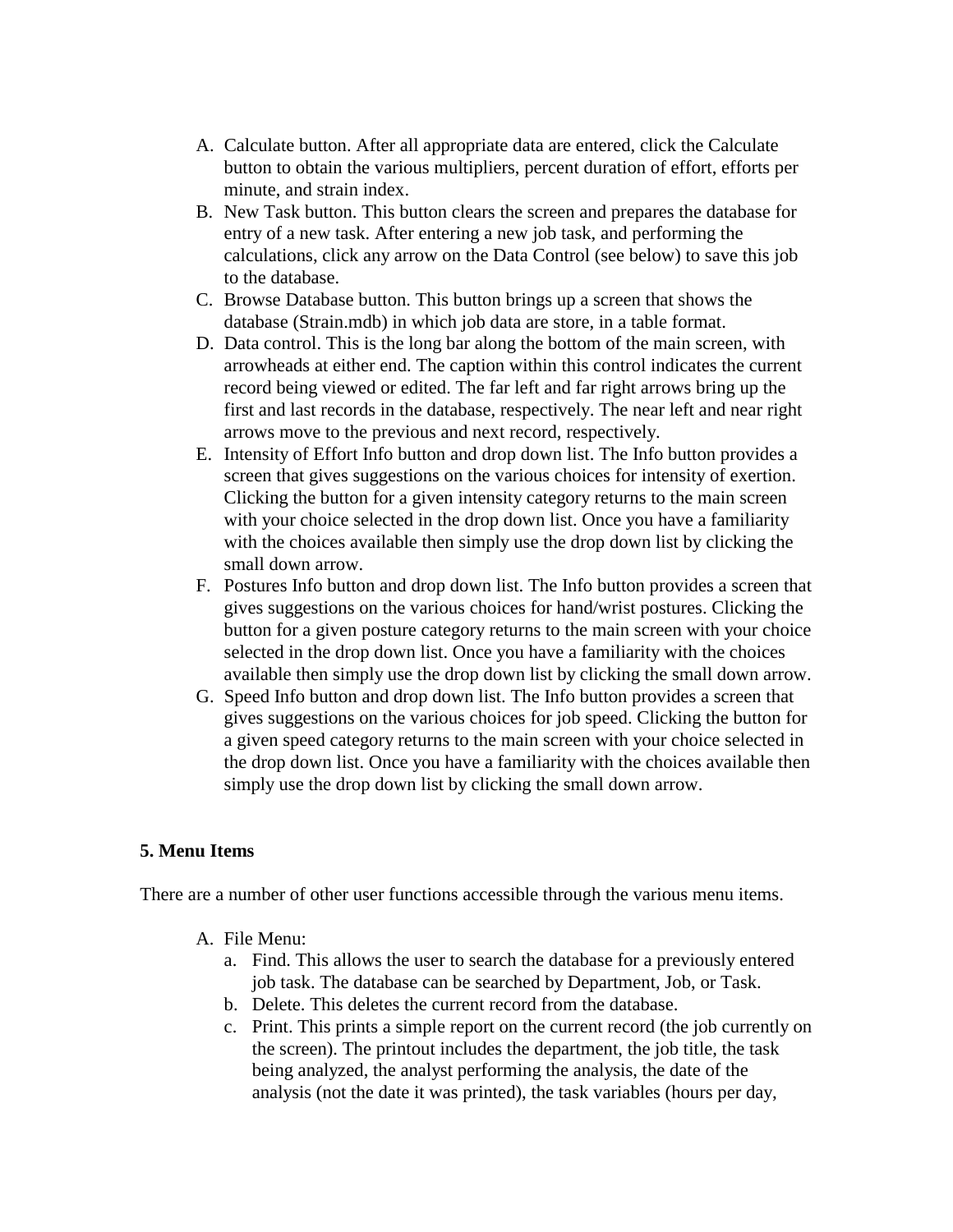percent duration of effort, efforts per minute, intensity of efforts, hand/wrist postures, and speed) and the strain index score.

- d. Exit. This closes the program (providing a prompt before closing in case Exit was clicked accidentally).
- B. Edit. This is similar to the edit function in most Windows programs:
	- a. Cut. This cuts out the selected text (such as a job title) but holds it in the Windows clipboard so that it can be reused (perhaps in a New Task entry).
	- b. Copy. This copies the selected text to the clipboard without cutting it from the selected field.
	- c. Paste. Anything stored in the clipboard is entered in the selected field.
- C. Jobs. This is another way to navigate the database (In addition to using the arrow buttons on the data control).
	- a. Next. Moves to the next record in the database.
	- b. Previous. Moves to the previous record in the database.
- D. Help. A standard help function.
	- a. Contents. Opens help.
	- b. About. Some information about the program.

# **6. Database**

The data collected and calculated using the StrainAnalysis program are stored in an "Access" type database (filename "Strain.mdb"). The "Browse Database" button provides a view of part of the database in a table format. The table is "read only" and editing the database must be done on the main screen.

# **7. Worksheet**

Attached to this Readme document is a worksheet, which can be printed and used at the job site for data collection (however if a laptop or other portable computer is available the worksheet is unnecessary).

# **8. Errors**

There are a number of possible error sources, such as entering letters in fields in which numbers are expected, leaving fields blank, deleting the database file or other program files, etc. If unanticipated errors occur which render the program unusable, please contact us by email at georgepwhite@earthlink.net.